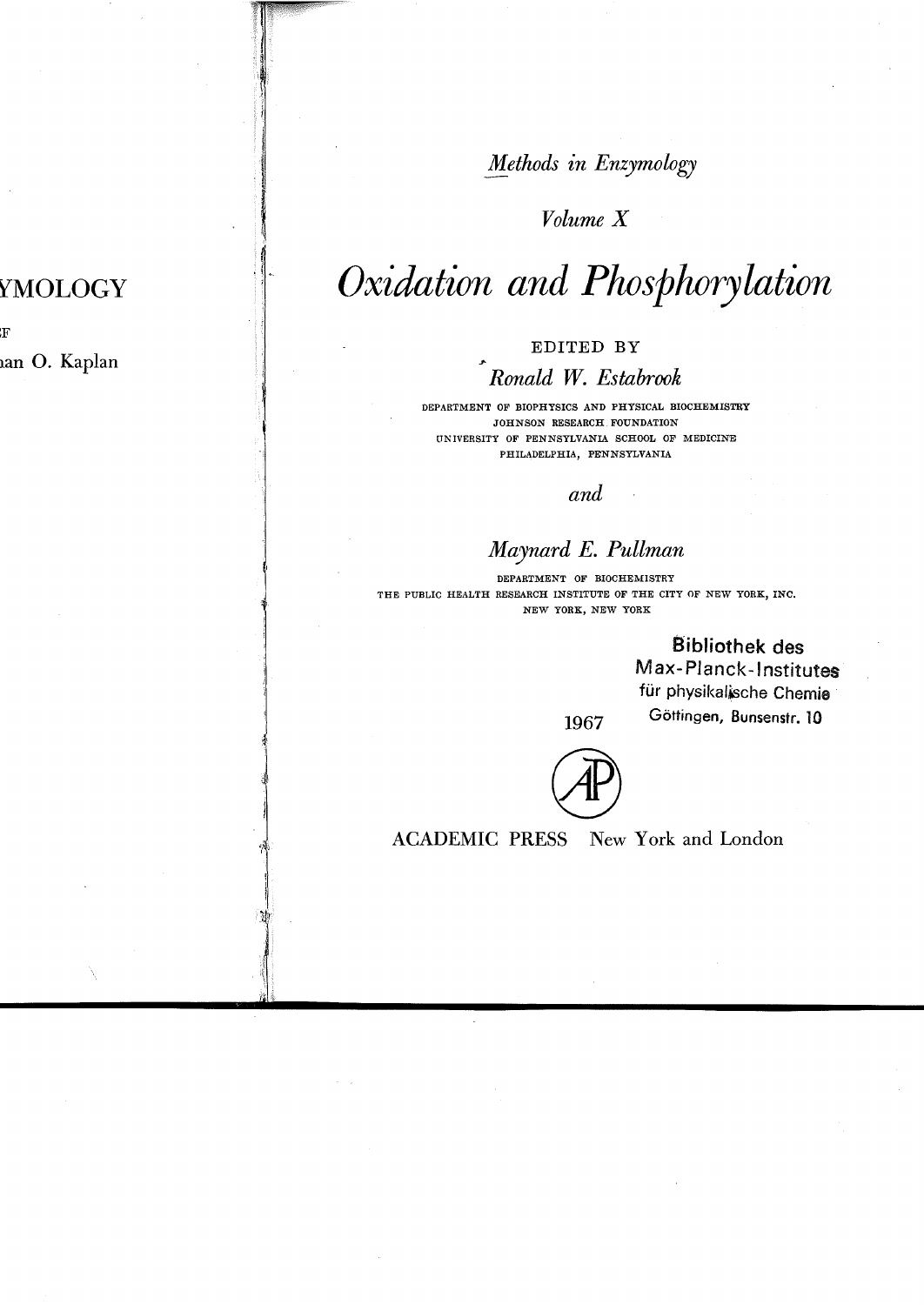$C+(038 V)$ メトロド Olto-H hn-Bibliothe! iophysikalische

COPYRIGHT © 1967, BY ACADEMIC PRESS INC. ALL RIGHTS RESERVED. NO PART OF THIS BOOK MAY BE REPRODUCED IN ANY FORM,

BY PHOTOSTAT, MICROFILM, OR ANY OTHER MEANS, WITHOUT WRITTEN PERMISSION FROM THE PUBLISHERS.

ACADEMIC PRESS INC. 111 Fifth Avenue, New York, New York 10003

United Kingdom Edition published by ACADEMIC PRESS INC. (LONDON) LTD. Berkeley Square House, London W.1

LIBRARY OF CONGRESS CATALOG CARD NUMBER: 54-9110

PRINTED IN THE UNITED STATES OF AMERICA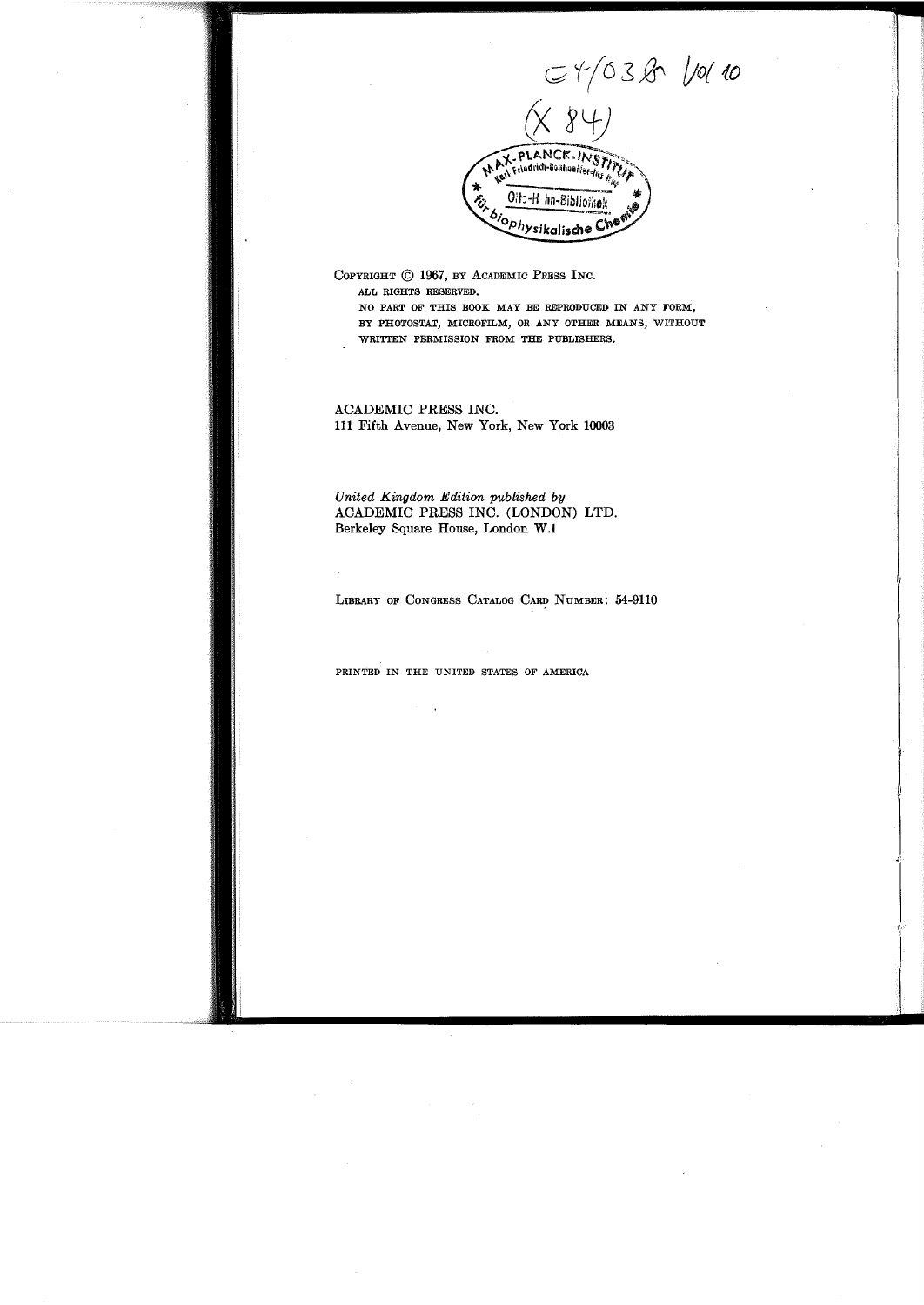L. Lehninger, E. Racker, and criticism in the organization lso wish to thank Mr. Philip nyllis Pullman for the excelally, we wish to acknowledge e of the staff of Academic

> RONALD W. ESTABROOK MAYNARD E. PULLMAN

#### Table of Contents

#### Section I. General Techniques for the Measurement of Oxidative and Phosphorylation Reactions

| Previously Published Articles from Methods in                                                                                                      |                                | $\boldsymbol{2}$ |
|----------------------------------------------------------------------------------------------------------------------------------------------------|--------------------------------|------------------|
| 1. Enzyme Profiles in Mitochondria.                                                                                                                | MARTIN KLINGENBERG             | 3                |
| 2. Criteria of Homogeneity and Purity of Mito-<br>chondria.                                                                                        | CHRISTIAN DE DUVE              | 7                |
| 3. Manometric Methods and Phosphate Deter-<br>mination                                                                                             | E. C. SLATER                   | 19               |
| 4. The Measurement of Oxidative Phosphoryla-<br>tion in the NADH-Cytochrome b Segment<br>of the Mitochondrial Respiratory Chain                    | GOTTFRIED SCHATZ               | 30               |
| 5. Use of Artificial Electron Acceptors for Ab-<br>breviated Phosphorylating Electron Trans- CHUAN-PU LEE, GIAN LUIGI<br>port: Flavin-Cytochrome c | SOTTOCASA, AND LARS ERNSTER 33 |                  |
| 6. Assay of Oxidative Phosphorylation at the D. R. SANADI AND<br>Cytochrome Oxidase Region (Site III)                                              | E. E. JACOBS                   | 38               |
| 7. Mitochondrial Respiratory Control and the<br>Polarographic Measurement of ADP:O<br>Ratios                                                       | RONALD W. ESTABROOK            | 41               |
| 8. Application of Inhibitors and Uncouplers for<br>a Study of Oxidative Phosphorylation                                                            | E. C. SLATER                   | 48               |
| 9. Measurement of ATPase, <sup>14</sup> C-ADP-ATP, and<br>${}^{32}P_{\bullet}$ -ATP Exchange Reactions                                             | MAYNARD E. PULLMAN             | 57               |
| 10. The Application of <sup>18</sup> O Methods to Oxidative P. D. BOYER AND<br>Phosphorylation                                                     | DONNA M. BRYAN                 | 60               |
| xiii                                                                                                                                               |                                |                  |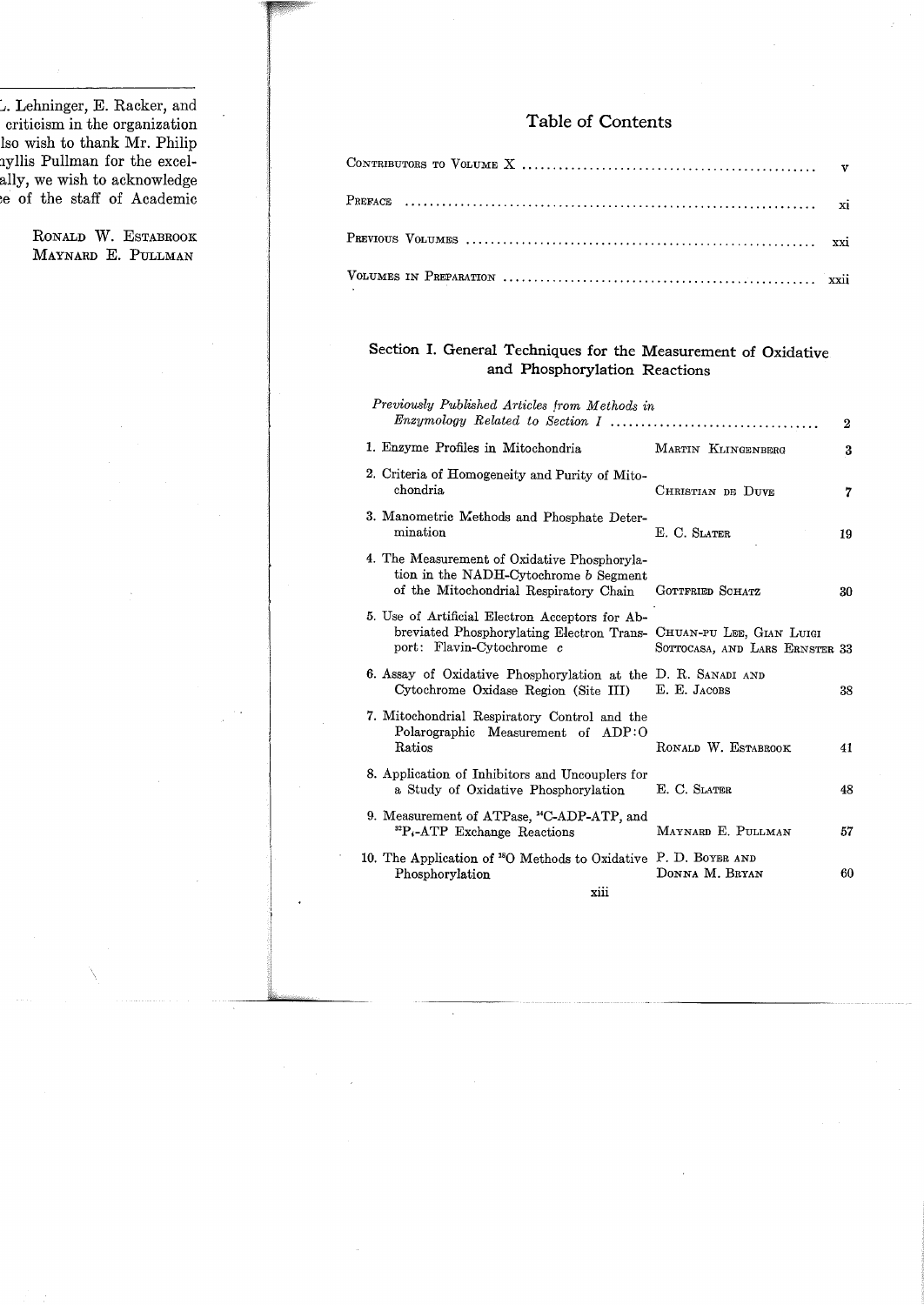| Section II. Preparations, Properties, and Conditions for<br>Assay of Mitochondria                                 |                                         |     |
|-------------------------------------------------------------------------------------------------------------------|-----------------------------------------|-----|
| Previously Published Articles from Methods in<br>$Enzymology$ Related to Section II                               |                                         | 74  |
| 11. The Preparation of Heart Mitochondria D. D. TYLER AND<br>from Laboratory Animals                              | <b>JEANINE GONZE</b>                    | 75  |
| 12. The Large-Scale Preparation and Properties<br>of Heart Mitochondria from Slaughter-<br>house Material         | PAUL V. BLAIR                           | 78  |
| 13. Preparation, Properties, and Conditions for<br>Assay of Mitochondria: Slaughterhouse<br>Material, Small-Scale | ARCHIE L. SMITH                         | 81  |
| 14. Skeletal Muscle Mitochondria                                                                                  | LARS ERNSTER AND<br>KERSTIN NORDENBRAND | 86  |
| 15. Isolation of Liver or Kidney Mitochondria                                                                     | DIANE JOHNSON AND<br>HENRY LARDY        | 94  |
| 16. Preparation and Properties of Brain Mito-<br>chondria                                                         | R. E. BASFORD                           | 96  |
| 17. The Preparation of Thyroid and Thymus<br>Mitochondria                                                         | D. D. TYLER AND<br><b>JEANINE GONZE</b> | 101 |
| 18. Guinea Pig Mammary Gland Mitochondria                                                                         | WALTER L. NELSON AND<br>RONALD A. BUTOW | 103 |
| 19. Preparation and Assay of Phosphorylating<br>Mitochondria from Ascites Tumor Cells                             | RAY WU AND<br>LEONARD A. SAUER          | 105 |
| 20. Neoplastic Tissue Mitochondria                                                                                | THOMAS M. DEVLIN                        | 110 |
| 21. A Technique for the Isolation of Mitochon-<br>dria from Bovine Lymphocytes                                    | JOHN TERRANCE DAVIS                     | 114 |
| 22. Insect Mitochondria                                                                                           | SIMON G. VAN DEN BERGH                  | 117 |
| 23. Avocado and Apple Mitochondria                                                                                | J. T. WISKICH                           | 122 |
| 24. A General Method for the Preparation of<br>Plant Mitochondria                                                 | WALTER D. BONNER, JR.                   | 126 |
| 25. Mitochondria from Spinach Leaves                                                                              | І. Zеlitch                              | 133 |
| 26. Yeast Mitochondria and Submitochondrial JAMES R. MATTOON AND<br>Particles                                     | WALTER X. BALCAVAGE                     | 135 |
| 27. Preparation and Properties of Neurospora J. W. GREENAWALT,<br>Mitochondria                                    | D. O. HALL, AND<br>O. C. WALLIS         | 142 |
| 28. Microbial Phosphorylating Preparations: Al-<br>caligenes faecalis                                             | GIFFORD B. PINCHOT                      | 147 |
| Phosphorylating<br>Preparations:<br>29. Microbial<br>Azotobacter                                                  | H. G. PANDIT-HOVENKAMP                  | 152 |
| 30. Microbial<br>Phosphorylating<br>Preparations:<br>Mycobacterium                                                | ARNOLD F. BRODIE                        | 157 |
| Phosphorylating<br>Preparations:<br>31. Microbial<br>Micrococcus lysodeikticus                                    | <b>SHINJI ISHIKAWA</b>                  | 169 |

 $\dot{\rm xiv}$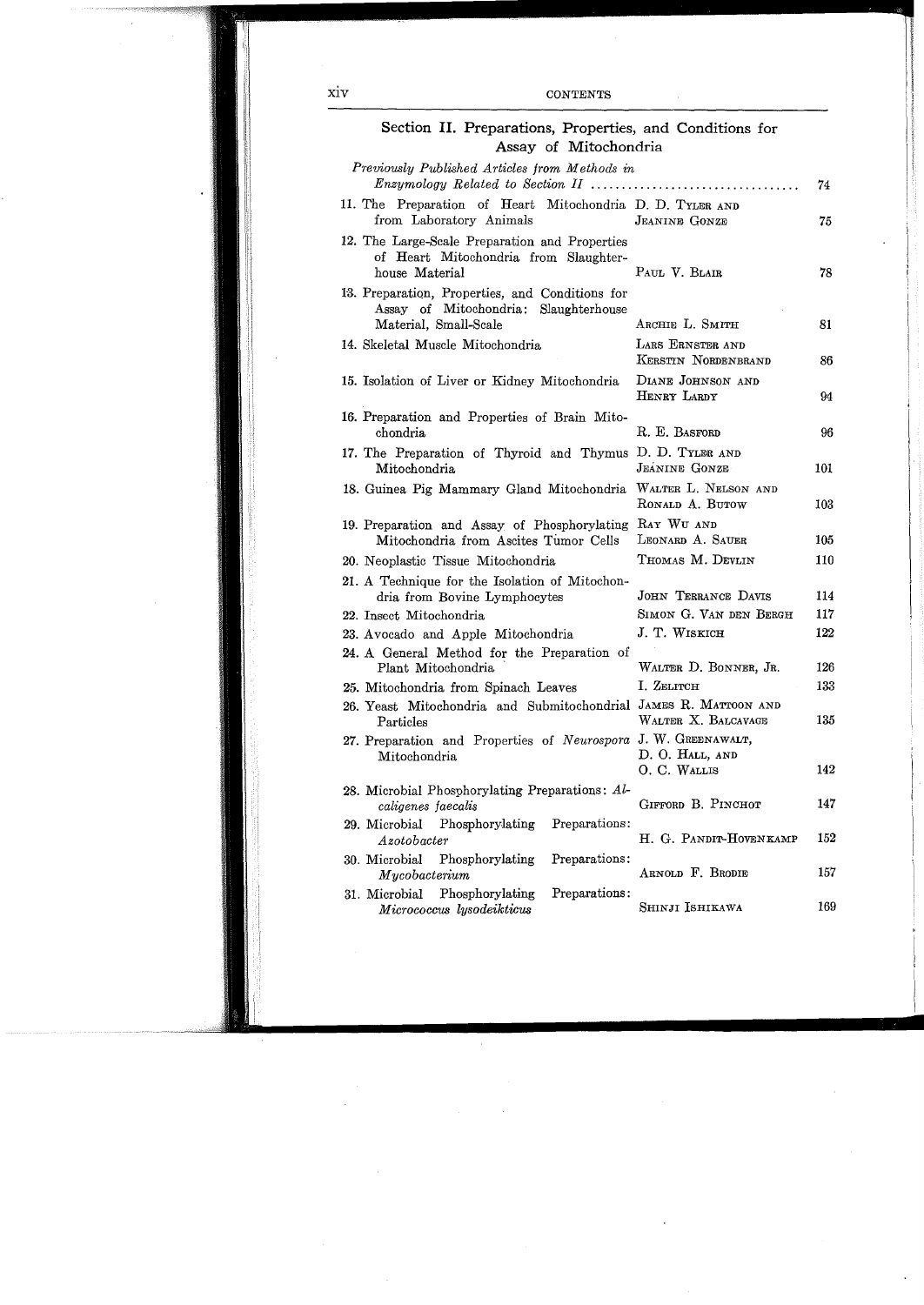| and Conditions for<br>dria                                                |     |
|---------------------------------------------------------------------------|-----|
| $\ddot{\phantom{1}}$                                                      | 74  |
| D. D. TYLER AND<br>EANINE GONZE                                           | 75  |
| PAUL V. BLAIR                                                             | 78  |
| ARCHIE L. SMITH                                                           | 81  |
| ARS ERNSTER AND<br>KERSTIN NORDENBRAND                                    | 86  |
| DIANE JOHNSON AND<br>HENRY LARDY                                          | 94  |
| R. E. BASFORD                                                             | 96  |
| ). D. Tyler and<br>EANINE GONZE                                           | 101 |
| WALTER L. NELSON AND<br>RONALD A. BUTOW                                   | 103 |
| Ray Wu and<br>EONARD A. SAUER                                             | 105 |
| Thomas M. Devlin                                                          | 110 |
| OHN TERRANCE DAVIS                                                        | 114 |
| SIMON G. VAN DEN BERGH                                                    | 117 |
| . T. WISKICH                                                              | 122 |
| WALTER D. BONNER, JR.                                                     | 126 |
| $\therefore$ ZELITCH                                                      | 133 |
| AMES R. MATTOON AND                                                       |     |
| WALTER X. BALCAVAGE<br>I. W. Greenawalt <mark>,</mark><br>D. O. Hall, and | 135 |
| ). C. WALLIS                                                              | 142 |
| HIFFORD B. PINCHOT                                                        | 147 |
| H. G. PANDIT-HOVENKAMP                                                    | 152 |

ARNOLD F. BRODIE

Shinji Ishikawa

Ň,

157

169

| Section III. Preparations, Properties, and Conditions for Assay<br>of Submitochondrial Particles                                                                                         |                                        |     |
|------------------------------------------------------------------------------------------------------------------------------------------------------------------------------------------|----------------------------------------|-----|
| Previously Published Articles from Methods in                                                                                                                                            |                                        | 178 |
| 32. Preparation and Properties of Digitonin Par- W. B. ELLIOTT AND<br>ticles from Beef Heart                                                                                             | D. W. HAAS                             | 179 |
| 33. Preparation and Assay of Phosphorylating<br>Submitochondrial Particles: Particles from<br>Rat Liver Prepared by Drastic Sonication CHARLES T. GREGG                                  |                                        | 181 |
| 34. Preparation, Properties, and Conditions for<br>Assay of Phosphorylating Electron Trans-<br>port Particles (ETPH) and Its Variations ROBERT E. BEYER                                  |                                        | 186 |
| 35. A-Particles and P-Particles                                                                                                                                                          | JUNE M. FESSENDEN AND<br>EFRAIM RACKER | 194 |
| 36. Stable<br>Phosphorylating<br>Submitochondrial<br>Particles from Bakers' Yeast                                                                                                        | GOTTFRIED SCHATZ                       | 197 |
| 37. The Keilin-Hartree Heart Muscle Preparation Tsoo E. KING                                                                                                                             |                                        | 202 |
| 38. Preparation and Properties of Repeating<br>Units of Mitochondrial Electron Transfer                                                                                                  | PAUL V. BLAIR                          | 208 |
| 39. Preparation and Properties of Succinic-Cyto-<br>chrome c Reductase (Complex II-III)                                                                                                  | HOWARD D. TISDALE                      | 213 |
| 40. Preparations of Succinate–Cytochrome c Re-<br>ductase and the Cytochrome $b-c_1$ Particle,<br>Reconstitution<br>$\quad \text{and} \quad$<br>of Succinate-Cyto-<br>chrome c Reductase | Tsoo E. King                           | 216 |
| 41. The Preparation and Properties of DPNH-<br>Cytochrome c Reductase (Complex I-III Y. HATEFI AND<br>of the Respiratory Chain)                                                          | J. S. RIESKE                           | 225 |
| 42. Preparation and Properties of Succinate<br>Dehydrogenase-Coenzyme Q Reductase D. ZIEGLER AND<br>(Complex II)                                                                         | J. S. RIESKE                           | 231 |
| and Properties<br>DPNH-<br>43. Preparation<br>of<br>Coenzyme Q Reductase (Complex I of Y. HATEFI AND<br>the Respiratory Chain)                                                           | J. S. RIESKE                           | 235 |
| 44. Preparation and Properties of Reduced Co-<br>enzyme Q-Cytochrome c Reductase (Com-<br>plex III of the Respiratory Chain)                                                             | J. S. RIESKE                           | 239 |
| 45. Cytochrome Oxidase from Beef Heart Mito- DAVID C. WHARTON AND<br>chondria                                                                                                            | <b>ALEXANDER TZAGOLOFF</b>             | 245 |
| 46. Electron Transport Particle of Yeast                                                                                                                                                 | BRUCE MACKLER                          | 251 |
| 47. Preparation and Properties of the Heart<br>Mitochondrial Electron Transporting Par-<br>ticles (Inner Membrane)                                                                       | KRYSTYNA C. KOPACZYK                   | 253 |
|                                                                                                                                                                                          |                                        |     |

 $\hat{\mathcal{A}}$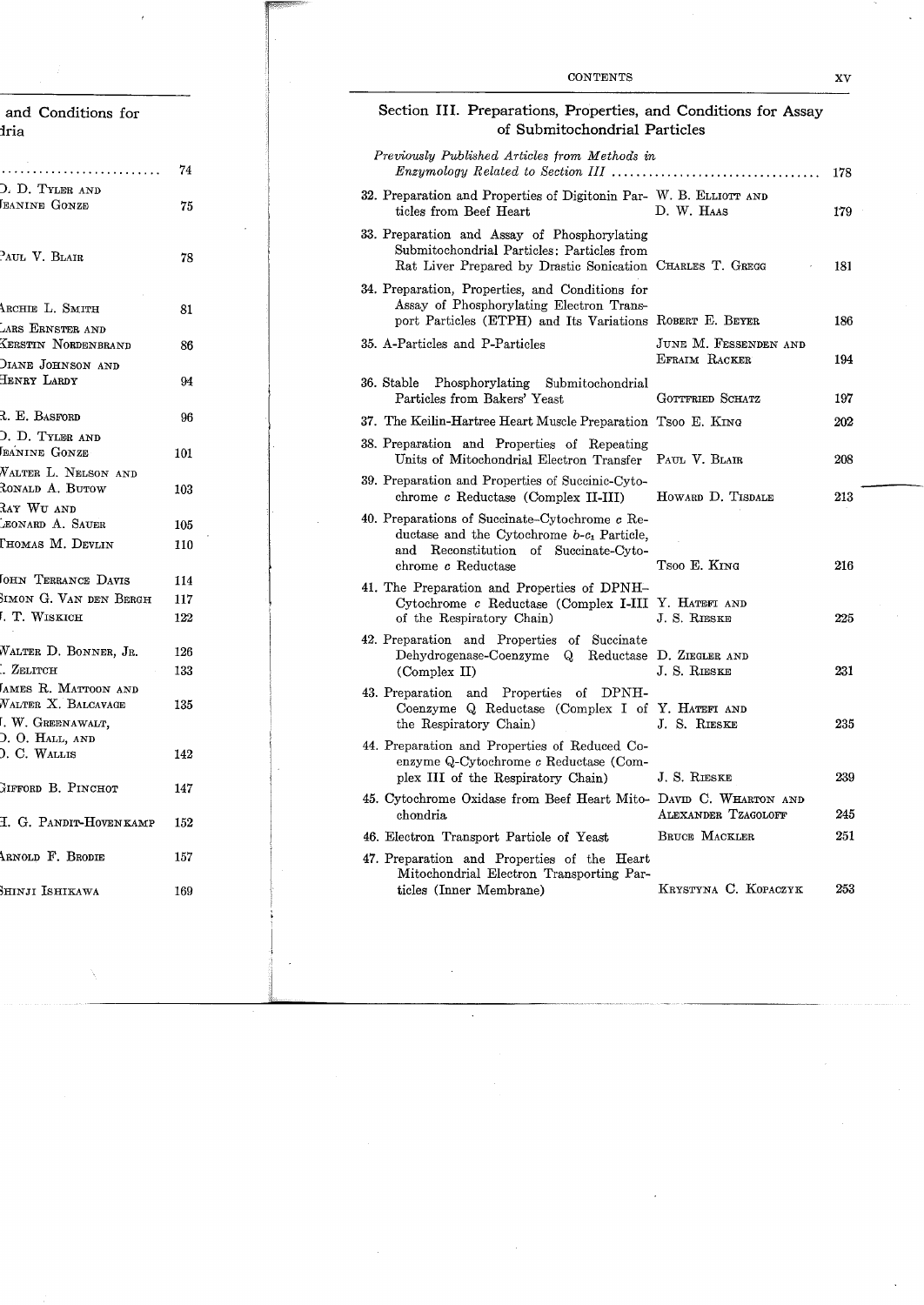| ιvi | <b>CONTENTS</b>                                                                                                    |                                           |     |
|-----|--------------------------------------------------------------------------------------------------------------------|-------------------------------------------|-----|
|     | 48. Microbial Electron Transport Particle                                                                          | F. L. CRANE                               | 259 |
|     | 49. DPNH Oxidase of Heart Muscle                                                                                   | BRUCE MACKLER                             | 261 |
|     | 50. Acetone-Treated Particles (CoQ Deficient)                                                                      | ROBERT L. LESTER                          | 264 |
|     | 51. Resolved Mitochondrial Translocating Par-<br>ticles                                                            | JOHN T. PENNISTON                         | 266 |
|     | Section IV. Purified Respiratory Chain Oxidation-Reduction<br>Components                                           |                                           |     |
|     | Previously Published Articles from Methods in                                                                      |                                           | 274 |
|     | 52. Preparations and Properties of Soluble<br>Dehydrogenases from Cardiac Tsoo E. KING AND<br>$\rm NADH$<br>Muscle | ROBERT L. HOWARD                          | 275 |
|     | 53. DPNH Dehydrogenase of Yeast                                                                                    | BRUCE MACKLER                             | 294 |
|     | 54. NADH-CoQ Reductase—Assay and Purifica- D. R. SANADI,<br>tion                                                   | RICHARD L. PHARO,<br>AND LOUIS A. SORDAHL | 297 |
|     | 55. Electron Transfer Flavoprotein                                                                                 | JOHN R. CRONIN.                           |     |

 $\frac{1}{3}$ 

ł

ı

 $\mathfrak{f}$ 

Ï

| 00. Inconton Transfer Theroprocess                                                                        |                                               |     |
|-----------------------------------------------------------------------------------------------------------|-----------------------------------------------|-----|
|                                                                                                           | WILHELM R. FRISELL, AND<br>COSMO G. MACKENZIE | 302 |
|                                                                                                           |                                               |     |
| 56. DT Diaphorase                                                                                         | LARS ERNSTER                                  | 309 |
| 57. Beef Heart TPNH-DPN Pyridine Nucleo-<br>tide Transhydrogenases                                        | NATHAN O. KAPLAN                              | 317 |
| 58. Preparation of Succinate Dehydrogenase and<br>Reconstitution of Succinate Oxidase                     | Tsoo E. King                                  | 322 |
| 59. Cytochrome Oxidase: Beef Heart                                                                        | TAKASHI YONETANI                              | 332 |
| 60. Cytochrome c Peroxidase (Bakers' Yeast)                                                               | TAKASHI YONETANI                              | 336 |
| 61. Cytochrome c from Vertebrate and Inverte-<br>brate Sources                                            | E. MARGOLIASH AND<br>O. F. WALASEK            | 339 |
| 62. Isolation and Properties of Cytochrome $c_1$                                                          | J. S. RIESKE AND<br>H. D. TISDALE             | 349 |
| 63. Purification and Properties of Cytochrome b J. S. RIESKE AND                                          | H. D. TISDALE                                 | 353 |
| 64. Preparation and Properties of a Respiratory<br>Chain Iron-Protein                                     | J. S. RIESKE                                  | 357 |
| 65. Isolation of Adrenal Cortex Nonheme Iron T. OMURA, E. SANDERS,<br>Protein                             | D. Y. COOPER, AND<br>R. W. ESTABROOK          | 362 |
| 66. The Preparation of Bacterial Cytochrome $b_1$ Lowell P. HAGER AND                                     | SAMIR S. DEEB                                 | 367 |
| 67. The Preparation and Properties of Cyto- Lowell P. HAGER AND<br>chrome $b_{562}$ from Escherichia coli | EIJI ITAGAKI                                  | 373 |

 $\boldsymbol{\mathrm{x}}$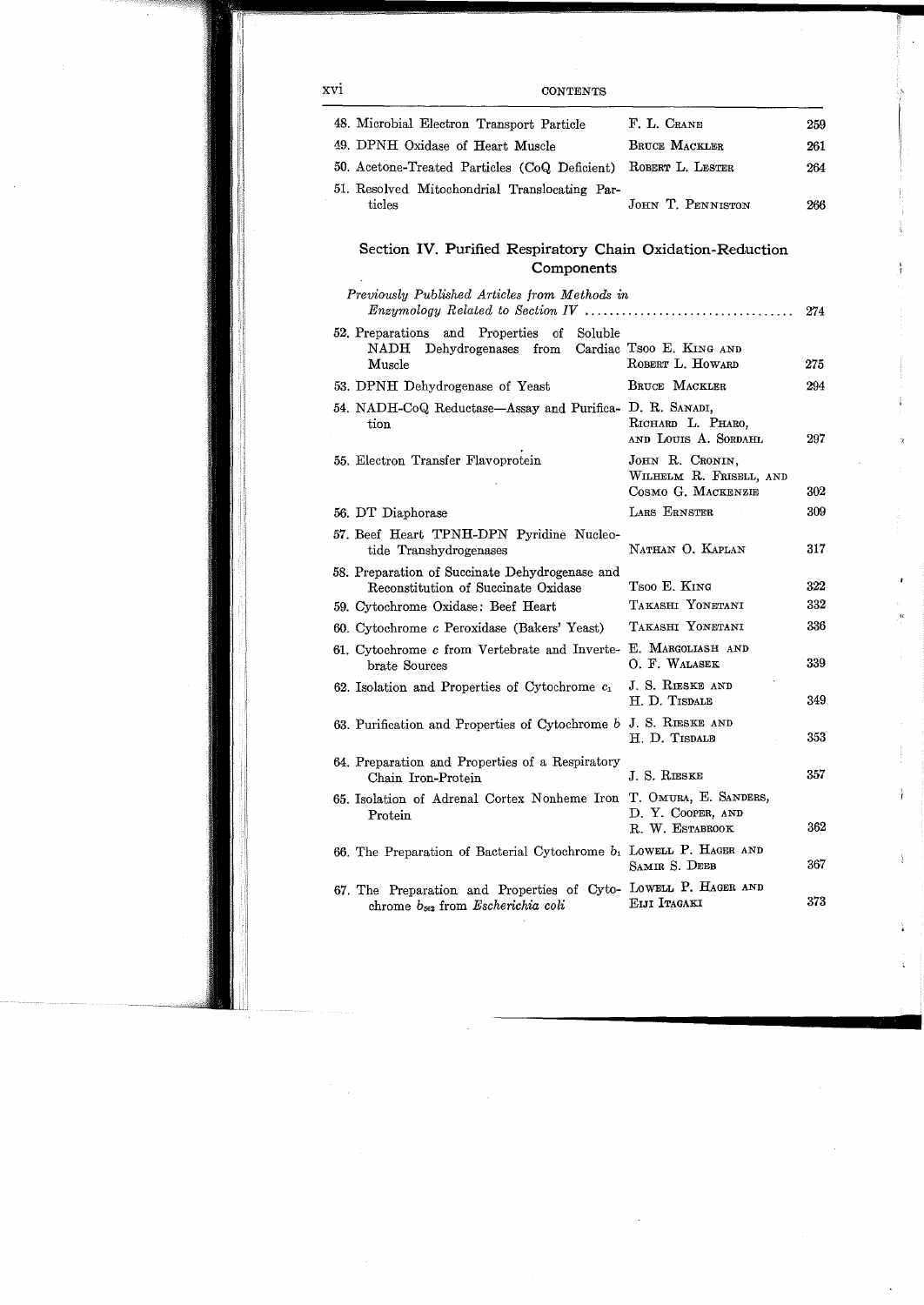| F. L. Crane                                                      | 259 |
|------------------------------------------------------------------|-----|
| <b>BRUCE MACKLER</b>                                             | 261 |
| ROBERT L. LESTER                                                 | 264 |
| JOHN T. PENNISTON                                                | 266 |
| <b>Qxidation-Reduction</b>                                       |     |
|                                                                  |     |
| Isoo E. King and<br>ROBERT L. HOWARD                             | 275 |
| BRUCE MACKLER                                                    | 294 |
| D. R. SANADI,<br>RICHARD L. PHARO,<br>AND LOUIS A. SORDAHL       | 297 |
| JOHN R. CRONIN,<br>WILHELM R. FRISELL, AND<br>COSMO G. MACKENZIE | 302 |
| LARS ERNSTER                                                     | 309 |
|                                                                  |     |
| NATHAN O. KAPLAN                                                 | 317 |
| Tsoo E. King                                                     | 322 |
| TAKASHI YONETANI                                                 | 332 |
| TAKASHI YONETANI                                                 | 336 |
| E. MARGOLIASH AND<br>O. F. WALASEK                               | 339 |
| J. S. RIESKE AND<br>H. D. TISDALE                                | 349 |
| J. S. RIESKE AND<br>H. D. Tisdalb                                | 353 |
| J. S. RIESKE                                                     | 357 |
| T. OMURA, E. SANDERS,                                            |     |
| D. Y. COOPER, AND<br>R. W. Estabrook                             | 362 |
| LOWELL P. HAGER AND<br>SAMIR S. DEEB                             | 367 |
| LOWELL P. HAGER AND<br>EIJI ITAGAKI                              | 373 |
|                                                                  |     |

Ï.

 $\overline{a}$ 

#### Section V. Isolation and Determination of Other Mitochondrial **Constituents**

| Previously Published Articles from Methods in<br>$\emph{Enzumoloau}$ Related to Section V                                                                          |                                         | 380 |
|--------------------------------------------------------------------------------------------------------------------------------------------------------------------|-----------------------------------------|-----|
| 68. Isolation and Determination of Ubiquinone E. R. REDFEARN                                                                                                       |                                         | 381 |
| 69. Isolation, Characterization, and Determina- GEORGE ROUSER AND<br>tion of Polar Lipids of Mitochondria                                                          | SIDNEY FLEISCHER                        | 385 |
| 70. Removal and Binding of Polar Lipids in Mi- SIDNEY FLEISCHER AND<br>tochondria and Other Membrane Systems BECCA FLEISCHER                                       |                                         | 406 |
| 71. Preparation of Mitochondrial Structural Pro- DAVID W. ALLMANN,<br>tein                                                                                         | ALBERT LAUWERS, AND<br>GIORGIO LENAZ    | 433 |
| 72a. Isolation of a Mitochondrial Membrane<br>Fraction Containing the Citric Acid Cycle DAVID W. ALLMANN AND<br>and Ancillary Enzymes                              | ELISABETH BACHMANN                      | 438 |
| 72b. Isolation and Purification of the Outer<br>Membrane and Inner Membrane of Liver D. F. PARSONS AND<br>Mitochondria                                             | G. R. WILLIAMS                          | 443 |
| 72c. Separation and Some Enzymatic Properties GIAN LUIGI SOTTOCASA,<br>of the Inner and Outer Membranes of Rat Bo KUYLENSTIERNA,<br>Liver Mitochondria             | LARS ERNSTER, AND<br>ANDERS BERGSTRAND  | 448 |
| 73. Determination of Nonheme Iron, Total Iron, PHILIP E. BRUMBY AND<br>and Copper                                                                                  | VINCENT MASSEY                          | 463 |
| 74. The Fluorometric Determination of Mito-RONALD W. ESTABROOK,<br>chondrial Adenine and Pyridine Nucleo- JOHN R. WILLIAMSON,<br>tides                             | RENE FRENKEL, AND<br>PABITRA K. MAITRA  | 474 |
| 75. Assay of Nucleotides and Other Phosphate-<br>Containing Compounds by Ultramicro<br>Scale Ion-Exchange Chromatography                                           | HANS W. HELDT AND<br>MARTIN KLINGENBERG | 482 |
| 76. The Quantitative Determination of Mito-<br>chondrial Hemoproteins                                                                                              | J. S. RIESKE                            | 488 |
| 77. Quantitative Determination of Mitochon- N. APPAJI RAO,<br>drial Flavins                                                                                        | S. P. FELTON, AND<br>F. M. HUENNEKENS   | 494 |
| 78. Extraction and Estimation of Cytochrome c<br>from Mitochondria and Submitochondrial Giorgio LENAZ AND<br>Particles                                             | DAVID H. MACLENNAN                      | 499 |
| 79. Preparation and Properties of a Factor Con-<br>ferring Oligomycin Sensitivity $(F_0)$ and of<br>Oligomycin-Sensitive ATPase (CF <sub>o</sub> ·F <sub>1</sub> ) | YASUO KAGAWA                            | 505 |
| 80. Preparation and Properties of a Naturally<br>Inhibitor of Mitochondrial GLADYS C. MONROY AND<br>Occurring<br>A TPase                                           | MAYNARD E. PULLMAN                      | 510 |

l,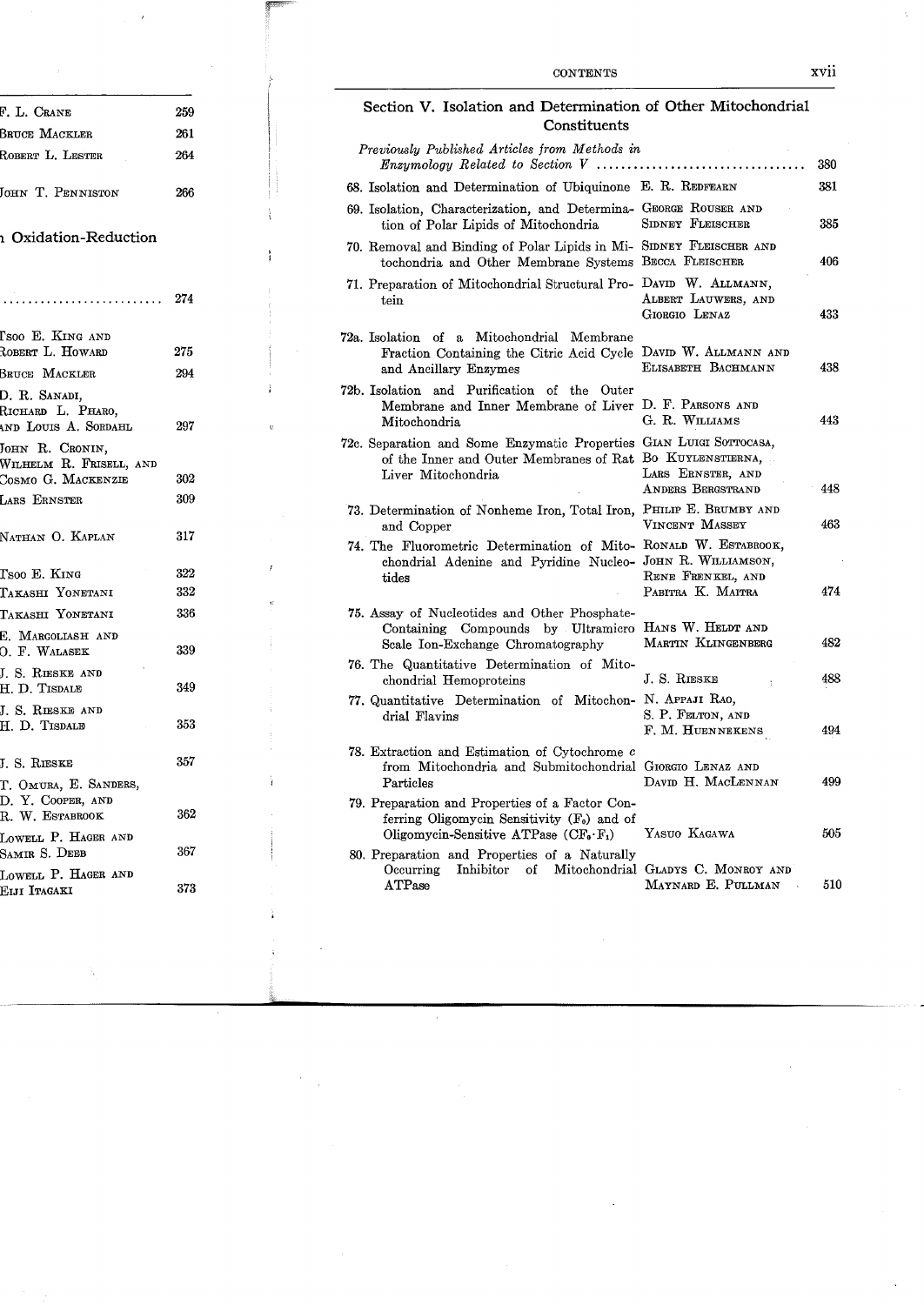#### **CONTENTS**

#### Section VI. Isolation and Assay of Coupling Factors for Oxidative Phosphorylation

 $\frac{1}{2}$ 

÷,

| Previously Published Articles from Methods in                                                                             |                                                                | 518 |
|---------------------------------------------------------------------------------------------------------------------------|----------------------------------------------------------------|-----|
| 81. The Isolation, Properties, and Assay of ATP<br>Synthetase II                                                          | ROBERT E. BEYER                                                | 519 |
| 82. Preparation and Properties of Mitochondrial<br>ATPase (Coupling Factor 1)                                             | HARVEY S. PENEFSKY                                             | 522 |
| 83. Preparation of <sup>3</sup> H-Acetyl-ATPase (Coupling)<br>Factor 1)                                                   | YASUO KAGAWA                                                   | 526 |
| 84a. Coupling Factor 2 $(F_2)$                                                                                            | JUNE M. FESSENDEN.<br>M. ANNE DANNENBERG, AND<br>EFRAIM RACKER | 528 |
| 84b. Coupling Factor 3 $(F_3)$                                                                                            | JUNE FESSENDEN AND<br>EFRAIM RACKER                            | 530 |
| 85. Coupling Factor 4 $(F_4)$                                                                                             | T. E. CONOVER AND<br>H. ZALKIN                                 | 532 |
| 86. Extraction and Purification of an ATP-ADP<br>Exchange Enzyme from Beef Liver Mito- CHARLES L. WADKINS AND<br>chondria | ROBERT P. GLAZE                                                | 537 |
| Nonphosphorylating CHUAN-PU LEE AND<br>87. Energy-Coupling in<br>Submitochondrial Particles                               | LARS ERNSTER                                                   | 543 |

#### Section VII. Microsomal Electron Transport

| 88. Microsomal DPNH-Cytochrome c Reduc-                                                                                                                 | BRUCE MACKLER                           | 551 |
|---------------------------------------------------------------------------------------------------------------------------------------------------------|-----------------------------------------|-----|
| tase                                                                                                                                                    |                                         |     |
| 89. Cytochrome $b_5$                                                                                                                                    | PHILIPP STRITTMATTER                    | 553 |
| 90. Isolation of Cytochromes P-450 and P-420                                                                                                            | TSUNEO OMURA AND<br>RYO SATO            | 556 |
| 91. NADH-Cytochrome $b_5$ Reductase                                                                                                                     | PHILIPP STRITTMATTER                    | 561 |
| 92. The Preparation and Properties of Micro- BETTIE SUE SILER MASTERS,<br>somal TPNH-Cytochrome c Reductase CHARLES H. WILLIAMS, JR.,<br>from Pig Liver | AND HENRY KAMIN                         | 565 |
| 92a. Microsomal Lipid Peroxidation                                                                                                                      | LARS ERNSTER AND<br>KERSTIN NORDENBRAND | 574 |

#### Section VIII. Special Assays and Techniques

| Previously Published Articles from Methods in                                                  |                      |     |
|------------------------------------------------------------------------------------------------|----------------------|-----|
| $Enzumology$ Related to Section VIII $\ldots \ldots \ldots \ldots \ldots \ldots \ldots \ldots$ |                      | 582 |
| 93. Diffuse Reflectance Spectrophotometry                                                      | GRAHAM PALMER        | 583 |
| 94. Electron Paramagnetic Resonance                                                            | <b>GRAHAM PALMER</b> | 594 |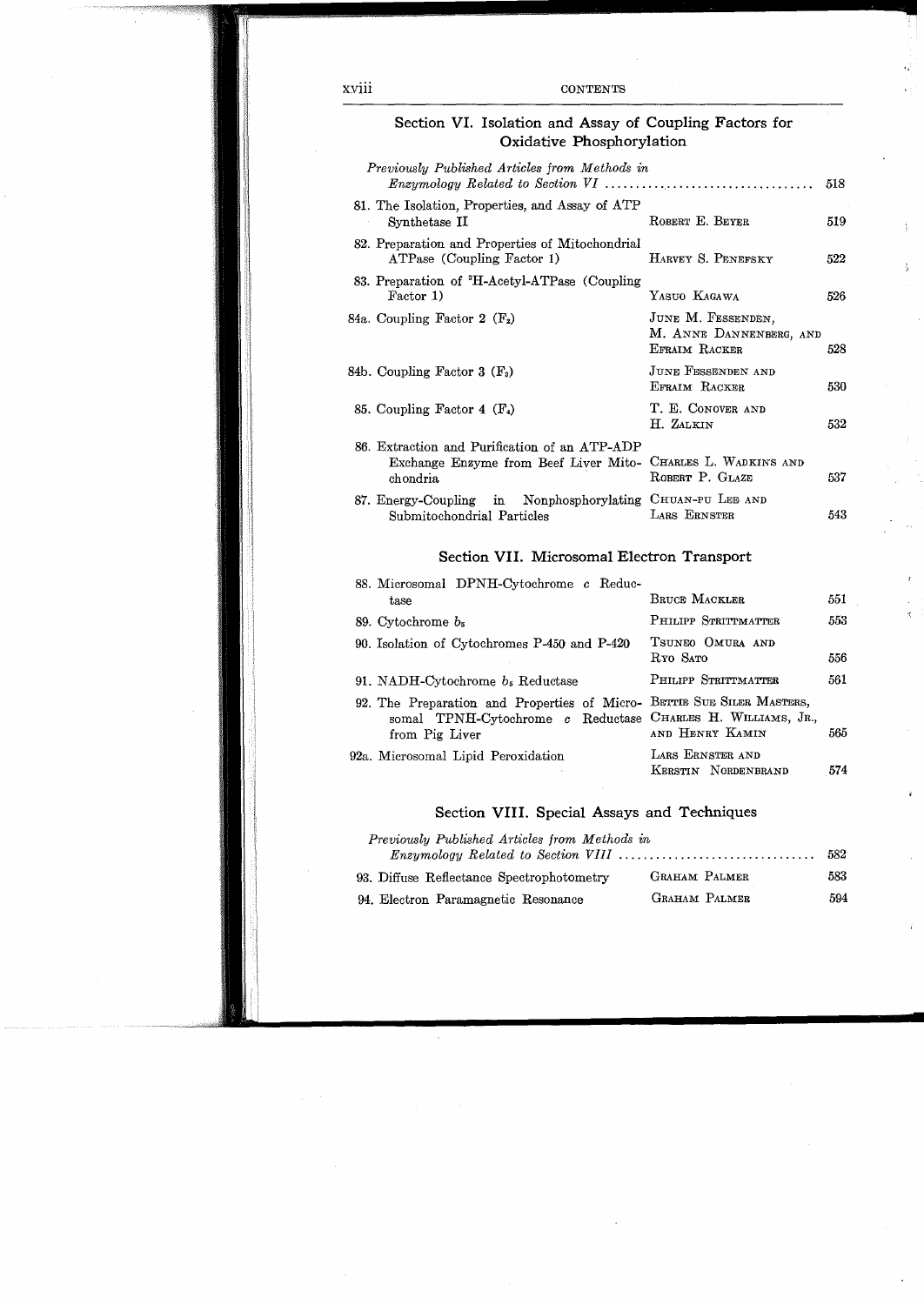| Coupling Factors for<br>ylation                                |     |
|----------------------------------------------------------------|-----|
| 'n<br>.<br>.                                                   | 518 |
| ROBERT E. BEYER                                                | 519 |
| HARVEY S. PENEFSKY                                             | 522 |
| YASUO KAGAWA                                                   | 526 |
| JUNE M. FESSENDEN,<br>M. ANNE DANNENBERG, AND<br>EFRAIM RACKER | 528 |
| JUNE FESSENDEN AND<br><b>EFRAIM RACKER</b>                     | 530 |
| T. E. CONOVER AND<br>H. ZALKIN                                 | 532 |
| CHARLES L. WADKINS AND<br>ROBERT P. GLAZE                      | 537 |
| CHUAN-PU LEE AND<br>LARS ERNSTER                               | 543 |
|                                                                |     |

 $\langle$ 

 $\ddot{z}$ 

### ctron Transport

| <b>BRITCE MACKLER</b>                                                     | 551 |
|---------------------------------------------------------------------------|-----|
| PHILIPP STRITTMATTER                                                      | 553 |
| Tsuneo Omura and<br>Ryo Sato                                              | 556 |
| PHILIPP STRITTMATTER                                                      | 561 |
| BETTIE SUE SILER MASTERS.<br>CHARLES H. WILLIAMS, JR.,<br>AND HENRY KAMIN | 565 |
| LARS ERNSTER AND<br>KERSTIN NORDENBRAND                                   | 574 |
| and Techniques                                                            |     |

| ŕ |  |  |
|---|--|--|
|   |  |  |

|                      | 582 |
|----------------------|-----|
| <b>GRAHAM PALMER</b> | 583 |
| GRAHAM PALMER        | 594 |

#### **CONTENTS**

| 95. The Preparation of Cytochrome-Deficient<br>Mutants of Yeast                                                                               | FRED SHERMAN                                               | 610 |
|-----------------------------------------------------------------------------------------------------------------------------------------------|------------------------------------------------------------|-----|
| 96. Methods of Determining the Photochemical OTTO ROSENTHAL AND<br>Action Spectrum                                                            | DAVID Y. COOPER                                            | 616 |
| 97. Determination of Oxygen Affinity                                                                                                          | FREDERICK J. SCHINDLER                                     | 629 |
| 98. Determination of Acid-Labile Sulfide and Tsoo E. KING AND<br>Sulfhydryl Groups                                                            | ROY O. MORRIS                                              | 634 |
| 99. Sensitive Measurements of Changes of Hy- B. CHANCE AND<br>drogen Ion Concentration                                                        | M. NISHIMURA                                               | 641 |
| 100. <sup>14</sup> CO <sub>2</sub> Measurements during Mitochondrial S. C. STUART AND<br>Respiration                                          | G. R. WILLIAMS                                             | 650 |
| 101. New Developments in Electron Microscopy<br>As Applied to Mitochondria                                                                    | D. F. PARSONS                                              | 655 |
| 102. Methods for Studying Cytochrome-Mito-<br>chondrial Structural Protein Interaction                                                        | RICHARD S. CRIDDLE                                         | 668 |
| 103. Characterization of Respiratory Chain Com-<br>ponents by Polyacrylamide Gel Electro-<br>phoresis                                         | KUNI TAKAYAMA AND<br>CLINTON D. STONER                     | 676 |
| 104. Means of Terminating Reactions                                                                                                           | MARTIN KLINGENBERG AND<br>ERICH PFAFF                      | 680 |
| 105a. Energy-Linked Low Amplitude Mitochon-<br>drial Swelling                                                                                 | LESTER PACKER                                              | 685 |
| 105b. Measurement of Mitochondrial Swelling and F. EDMUND HUNTER, JR.<br>Shrinking-High Amplitude                                             | AND E. E. SMITH                                            | 689 |
| 106. Preparation and Use of Antisera to Respira- STARKEY D. DAVIS,<br>tory Chain Components                                                   | THOMAS D. MEHL,<br>RALPH J. WEDGWOOD,<br>AND BRUCE MACKLER | 696 |
| 107. Antibody against $F_1$                                                                                                                   | JUNE M. FESSENDEN AND<br>EFRAIM RACKER                     | 699 |
| 108. Synthesis of $\gamma$ - <sup>32</sup> P-ATP                                                                                              | HARVEY S. PENEFSKY                                         | 702 |
| 109. Methods for the Elevation of Hepatic Mi- HERBERT REMMER,<br>crosomal Mixed Function Oxidase Levels HELMUT GREIM,<br>and Cytochrome P-450 | JOHN B. SCHENKMAN, AND<br>RONALD W. ESTABROOK              | 703 |
| 110. Thermal Measurements during Oxidative M. Poe, H. GUTFREUND,<br>Reactions                                                                 | AND R. W. ESTABROOK                                        | 708 |
| 111. Biological Applications of Ion-Specific Glass<br>Electrodes                                                                              | BERTON C. PRESSMAN                                         | 714 |

 $\cdot$ 

 $\dot{\text{x}i\text{x}}$